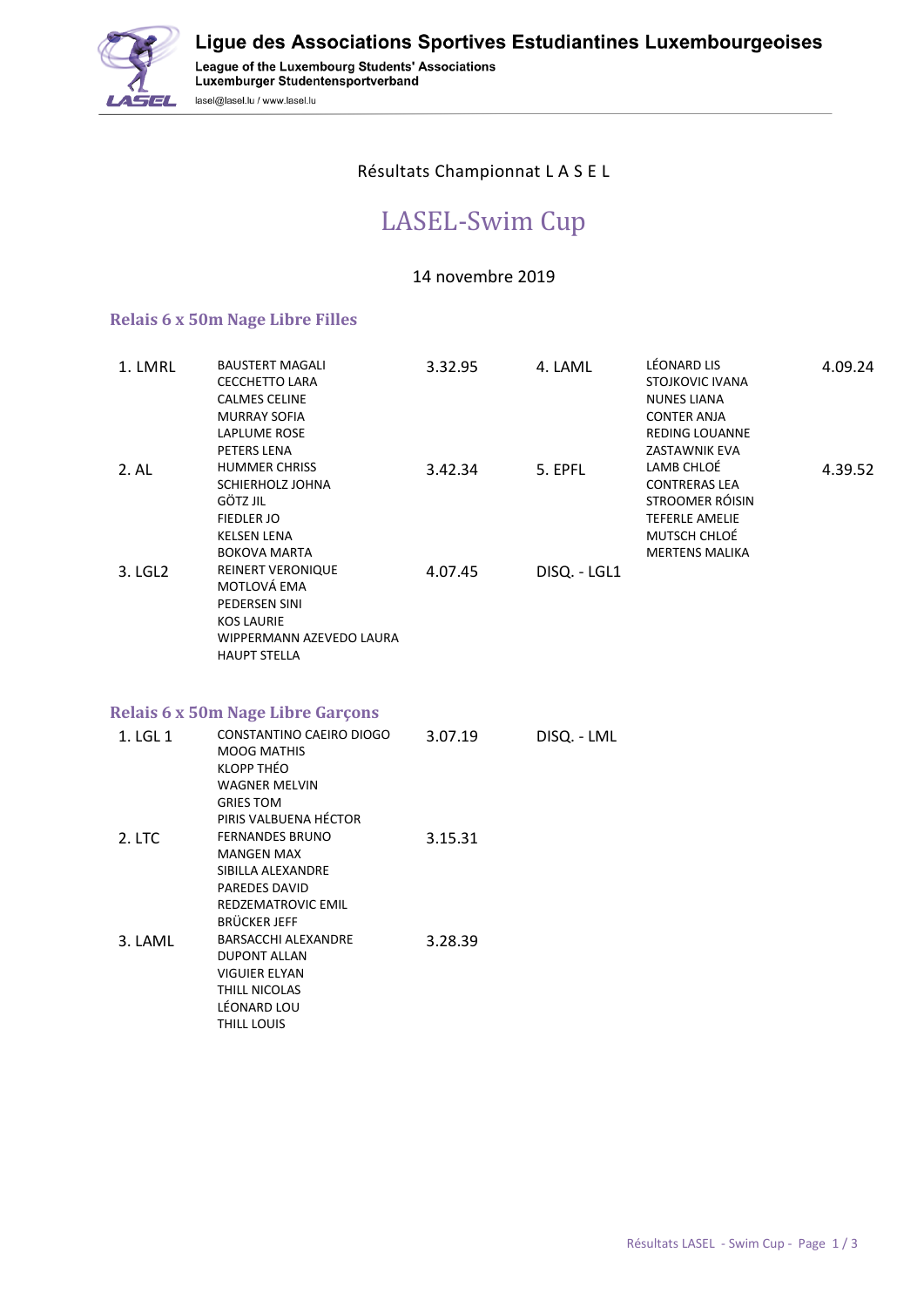|                   | <b>Relais 6 x 50m Nage Libre Mixte</b>                                                                                                       |         |          |                                                                                                                                       |         |
|-------------------|----------------------------------------------------------------------------------------------------------------------------------------------|---------|----------|---------------------------------------------------------------------------------------------------------------------------------------|---------|
| 1. AL             | KIRCH FÉLIX<br><b>LANNERS NICOLAS</b><br><b>HUMMER CHRISS</b><br>KELSEN LENA<br><b>BOKOVA MARTA</b><br><b>BOKOV RODION</b>                   | 3.01.01 | 6. LGL2  | <b>GRIES TOM</b><br><b>KOS LAURIE</b><br><b>WAGNER MELVIN</b><br><b>OPREA GIULIA</b><br>PIRIS VALBUENA HECTOR<br>PIECH SARAH          | 3.38.20 |
| 2. S <sub>L</sub> | <b>BOURCKEL MIKE</b><br><b>GLODT KELLY</b><br>RODESCH JOANNE<br><b>HERMES SOPHIE</b><br><b>FRIEDEN POL</b><br><b>MOREAUX MAXIME</b>          | 3.01.67 | 7. LAML2 | <b>NUNES LIANA</b><br><b>STOJKOVIC IVANA</b><br>LÉONARD LIS<br><b>DUPONT ALLAN</b><br>LÉONARD LOU<br>THILL NICOLAS                    | 3.55.00 |
| 3. LGL1           | CONSTANTINO CAEIRO DIOGO<br>REDING SEVDA<br><b>MOOG MATHIS</b><br><b>BOUWMEISTER PHILINE</b><br>KLOPP THÉO<br><b>BERENS CATHERINE</b>        | 3.13.00 | 8. EPFL  | MUTSCH CHLOÉ<br>TEFERLE AMÉLIE<br><b>BARROS DANNY</b><br><b>GUILFOYLE JACK</b><br>ALVES ARAÚJO BRUNO<br><b>MERTENS MALIKA</b>         | 4.11.78 |
| 4. LTC            | <b>FERNANDES BRUNO</b><br><b>SCHORTGEN SARA</b><br><b>REDZEMATROVIC EMIL</b><br><b>INGEMA LADA</b><br><b>BRÜCKER JEFF</b><br>NTAGANDA SOPHIE | 3.29.43 | 9. LAML1 | <b>OILVERO FRANCE</b><br><b>GONNER LAURE</b><br><b>REDING LOUANNE</b><br>BARSACCHI ALEXANDRE<br>VIGUIER ELYAN<br><b>CROWLEY BRIAN</b> | 4.12.84 |
| 5. EEL1           | PEREZ MARTA<br>COSTA BRUNO<br>RIQUELME STELLA<br>FERREIRA RODRIGUES AFONSO<br><b>SCHROEDER EMILIE</b><br>CARRETERO-ALVAREZ<br>ALEJANDRO      | 3.30.37 |          |                                                                                                                                       |         |
|                   | <b>Relais 4 x 50m 4 Nages Filles</b>                                                                                                         |         |          |                                                                                                                                       |         |
| 1. LMRL           | <b>BAUSTERT MAGALI</b><br><b>LAPLUME ROSE</b><br>PETERS LENA<br><b>MURRAY SOFIA</b>                                                          | 2.31.89 | 5. EEL1  | <b>BRORSSON ELLINOR</b><br>RIQUELME STELLA<br>PEREZ MARIA<br>SCHROEDER EMILIE                                                         | 2.50.04 |
| 2. LGL1           | <b>OPRES GIULIA</b><br><b>BOUWMEISTER PHILINE</b><br>REDING SEVDA<br><b>BERENS CATHERINE</b>                                                 | 2.37.05 | 6. LGL2  | PEDERSEN SINI<br><b>FEIDT FLORENCE</b><br>MOTLOVÁ EMA<br>PIECH SARAH                                                                  | 3.02.22 |
| 3. AL             | <b>HUMMER CHRISS</b><br><b>FIEDLER JOANN</b><br><b>KELSEN LENA</b><br><b>BOKOVA MARTA</b>                                                    | 2.46.22 | 7. LGL3  | <b>HAUPT STELLA</b><br><b>MATHES YANA</b><br><b>WIPPERMANN LAURA</b><br>REINERT VEERONIQUE                                            | 3.20.02 |
| 4. LAML           | LÉONARD LIS<br>SAHL ELISA<br><b>GONNER LAURE</b><br>ZASTAWNIK EVA                                                                            | 2.49.90 |          |                                                                                                                                       |         |